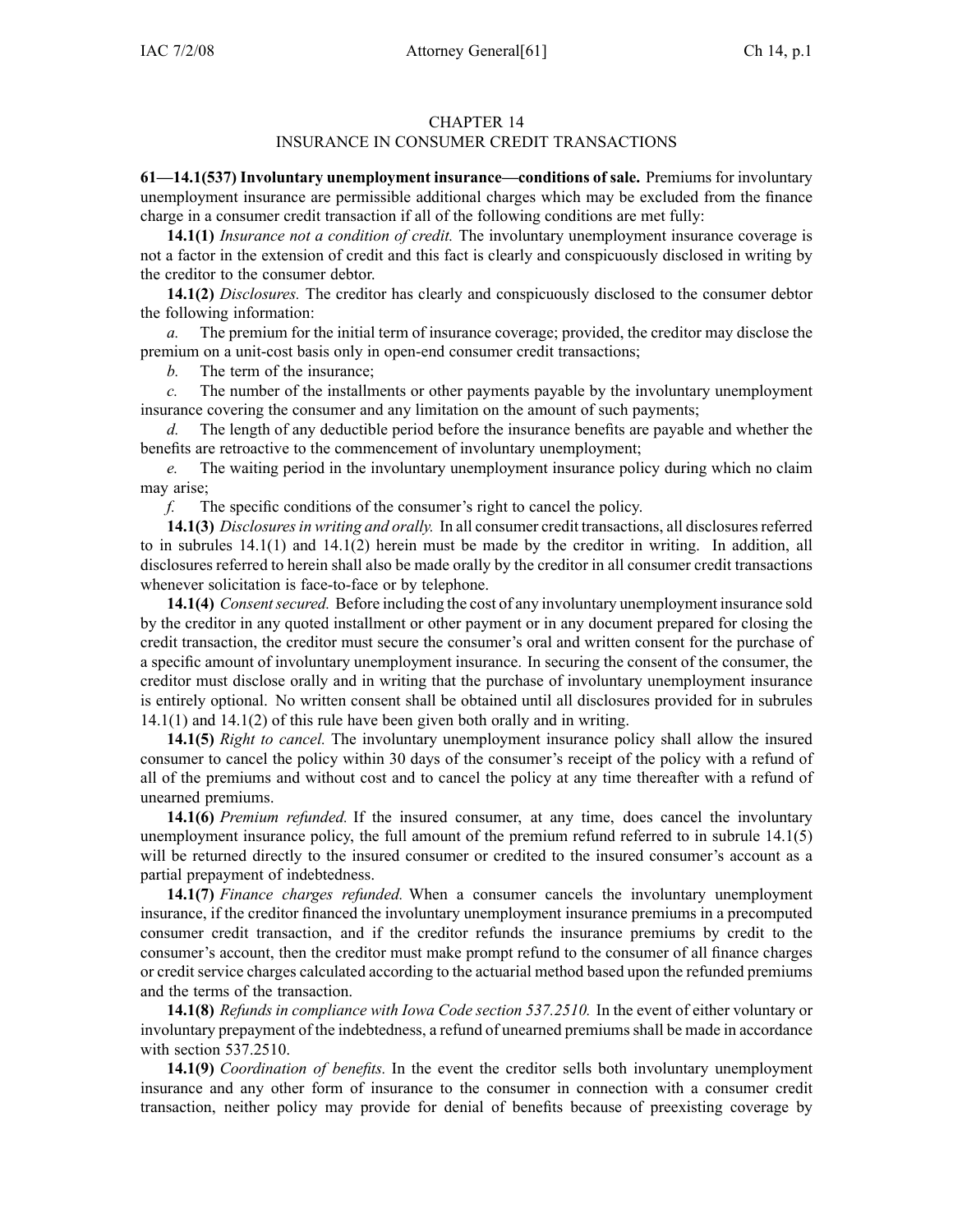the other policy. If insured events under both policies lead to simultaneous claims, benefits must be coordinated until all liability is paid in full.

**14.1(10)** *Compliance with statutes and regulations.* The sale and financing of involuntary unemployment insurance must comply with all pertinent federal and Iowa laws and regulations concerning consumer credit insurance or concerning any insurance sold in connection with <sup>a</sup> consumer credit transaction.

**14.1(11)** *File with administrator.* Before advertising, offering to sell, or selling involuntary unemployment insurance, the creditor must file with the administrator of the Iowa consumer credit code:

*a.* A copy of all master or group policies in use in Iowa.

- *b.* A notice which discloses:
- (1) The expected loss ratio for the involuntary unemployment insurance.

(2) Whether the creditor is associated with or related to the insurance carrier in any way, and <sup>a</sup> brief description of that relationship, if any, and

(3) Whether the creditor will realize an economic benefit from the sale of the insurance and an explanation of the nature of any such economic benefit, including the amount of any commission received by the creditor.

After the initial filing, the creditor must yearly file the same notice excep<sup>t</sup> that in the loss ratio reported shall be the actual loss ratio for the reported year. Filing shall be on or before January 31 of subsequent filings each year in which the insurance is sold.

**14.1(12)** *Packaging of insurance.* If <sup>a</sup> creditor packages the sale of involuntary unemployment insurance with other insurance in connection with <sup>a</sup> consumer credit transaction, the other insurance must be <sup>a</sup> type which is authorized as an additional charge pursuan<sup>t</sup> to Iowa Code section 537.2501(1) or 537.2501(2)*"b"* and must be of <sup>a</sup> type which is optional.

**14.1(13)** *Loss ratios.* Rescinded IAB 9/15/04, effective 10/20/04.

**14.1(14)** *Loss ratios less than 50 percent.* A creditor who, pursuan<sup>t</sup> to subrule 14.1(11), paragraph *"b,"* reports to the administrator <sup>a</sup> yearly loss ratio of less than 50 percen<sup>t</sup> must within 60 days of such <sup>a</sup> repor<sup>t</sup> (no later than March 31 of each year) either cease selling involuntary unemployment insurance or provide <sup>a</sup> written repor<sup>t</sup> to the administrator. The written repor<sup>t</sup> must explain in detail the methods which the creditor has initiated to obtain a loss ratio of at least 50 percent in the next reporting year.

*a.* Any creditor who reports a loss ratio of less than 50 percent for two consecutive years and does not cease selling involuntary unemployment insurance may be subject to administrative proceedings pursuan<sup>t</sup> to Iowa Code section 537.6108.

*b.* Any creditor who has <sup>a</sup> yearly loss ratio of less than 50 percen<sup>t</sup> for sales of involuntary unemployment insurance in Iowa and thereafter continues to sell such insurance in Iowa but who does not thereafter file a report with the administrator pursuant to  $14.1(11)$  "*b*" of this rule and does not initiate methods to obtain <sup>a</sup> 50 percen<sup>t</sup> loss ratio for the next reporting period may be subject to administrative proceedings pursuan<sup>t</sup> to Iowa Code section 537.6108.

*c.* Nothing provided for herein shall preclude the attorney general from commencing judicial proceedings to enjoin the sale of involuntary unemployment insurance when the loss ratio falls below 50 percent, or such insurance is otherwise sold in violation of Iowa Code section 537.2501(2)*"b"* or this rule.

**14.1(15)** *Compliance with department of insurance requirements.* Compliance with this rule shall not relieve an insurer from complying with all applicable requirements of the commissioner of insurance especially in regard to approval of rates and forms.

## **14.1(16)** *Definitions.*

*a. "Involuntary unemployment insurance"* means insurance providing the insured borrower with coverage for consumer credit repaymen<sup>t</sup> obligations for <sup>a</sup> period or periods during which the borrower is involuntarily unemployed. Involuntary unemployment insurance means insurance at least providing benefits for loss of employment income caused by individual or mass layoff, general strike, termination by employer, unionized labor dispute, and lockout.

*b. "Open-end credit"* means consumer credit as defined in Iowa Code section 537.1301, subsection 29.